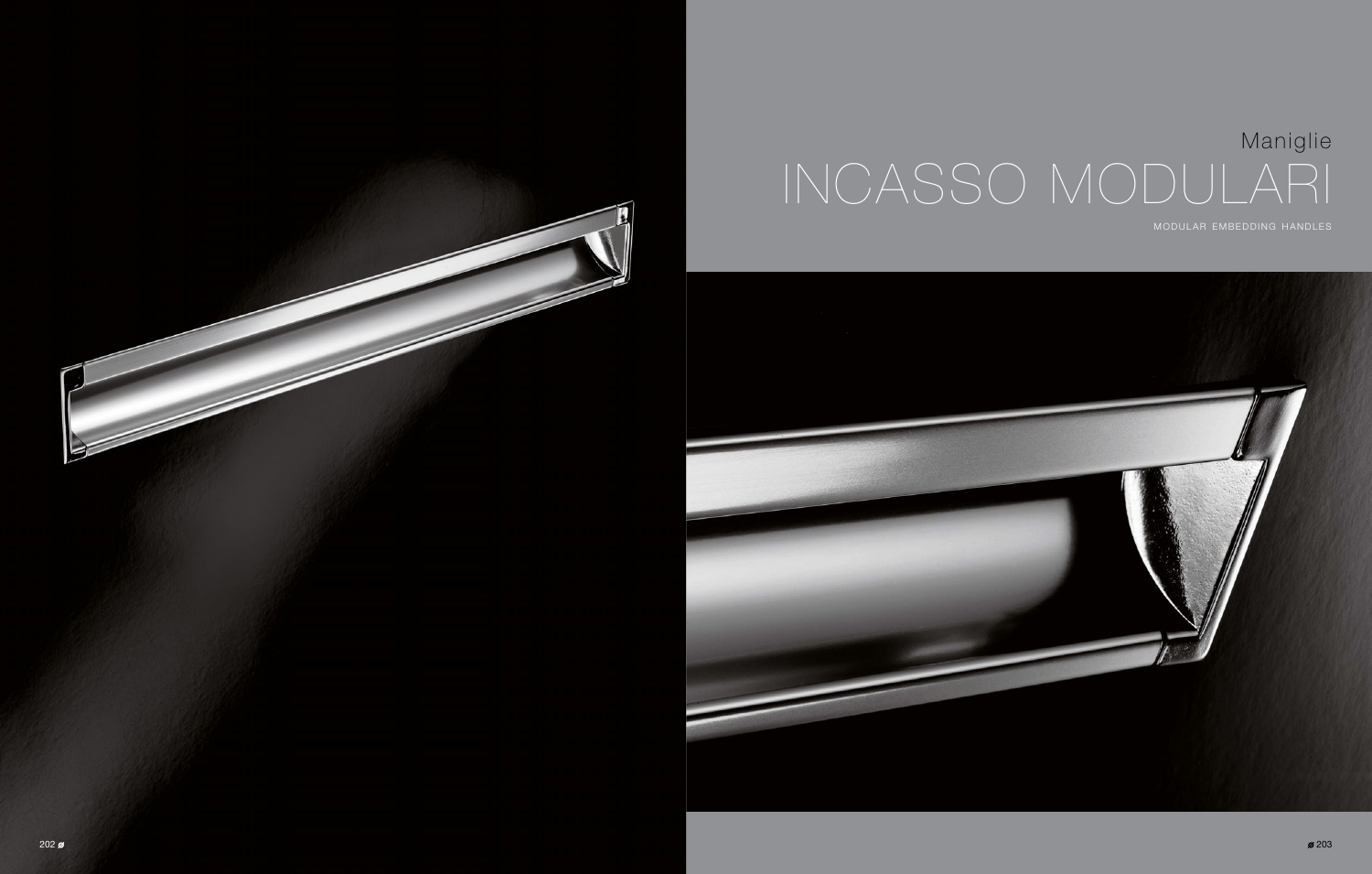#### MAT.: ZINKRAL - ALLUMINIO / ALUMINIUM MAT.: ZINKRAL - ALLUMINIO / ALUMINIUM



#### CONTEMPORANEO CONTEMPORANEO MANIGLIE INCASSO MODULARI

## MANIGLIE INCASSO MODULARI

modular embedding handles

modular embedding handles



| ART. |         | С                        | н    | S    |
|------|---------|--------------------------|------|------|
| 366  | 160/158 | $\overline{\phantom{a}}$ | 17,5 | 39,5 |
|      | 320/318 | $\overline{\phantom{a}}$ | 17,5 | 39,5 |
|      | 640/638 | $\overline{\phantom{a}}$ | 17,5 | 39,5 |
|      | 800/798 | $\overline{\phantom{a}}$ | 17,5 | 39,5 |

| ART. |             | С   | н    | S  |
|------|-------------|-----|------|----|
| 260  | 170,5/165,5 | 160 | 18,5 | 40 |
|      | 330,5/325,5 | 320 | 18,5 | 40 |
|      | 650,5/645,5 | 640 | 18,5 | 40 |
|      | 810,5/805,5 | 800 | 18,5 | 40 |



| ART. |         | С                        | н     | s     |
|------|---------|--------------------------|-------|-------|
| 517  | 160/156 | $\overline{\phantom{a}}$ | 17/16 | 47/44 |
|      | 320/316 | $\overline{\phantom{a}}$ | 17/16 | 47/44 |
|      | 640/636 | $\overline{\phantom{a}}$ | 17/16 | 47/44 |
|      | 800/796 | $\overline{\phantom{a}}$ | 17/16 | 47/44 |



MAT.: ZINKRAL - ALLUMINIO / ALUMINIUM MAT.: ZINKRAL - ALLUMINIO / ALUMINIUM COORDINATO A 583 PAG. 77 - COMBINATED WITH 583 PAG. 77



|           | ART. |         |                          | . .   |         |  |
|-----------|------|---------|--------------------------|-------|---------|--|
|           | 369  | 155/160 | $\overline{\phantom{0}}$ | 18/21 | 19,7/23 |  |
| ്ഗ<br>$-$ |      | 315/320 | $\overline{\phantom{0}}$ | 18/21 | 19,7/23 |  |
|           |      | 635/640 | $\overline{\phantom{0}}$ | 18/21 | 19,7/23 |  |
|           |      | 795/800 | $\overline{\phantom{0}}$ | 18/21 | 19,7/23 |  |





C

L



|              | ART. |         |                          | Н         |         |
|--------------|------|---------|--------------------------|-----------|---------|
| $\Box$<br>ျဖ | 599  | 160/157 | $\overline{\phantom{a}}$ | 18,8/16,5 | 17,4/15 |
| $00 - 00$    |      | 320/317 |                          | 18,8/16,5 | 17,4/15 |
|              |      | 640/637 | $\overline{\phantom{0}}$ | 18,8/16,5 | 17,4/15 |
|              |      | 800/797 | $\overline{\phantom{0}}$ | 18,8/16,5 | 17,4/15 |





COORDINATO A 517 PAG. 81 - COMBINATED WITH 517 PAG. 81